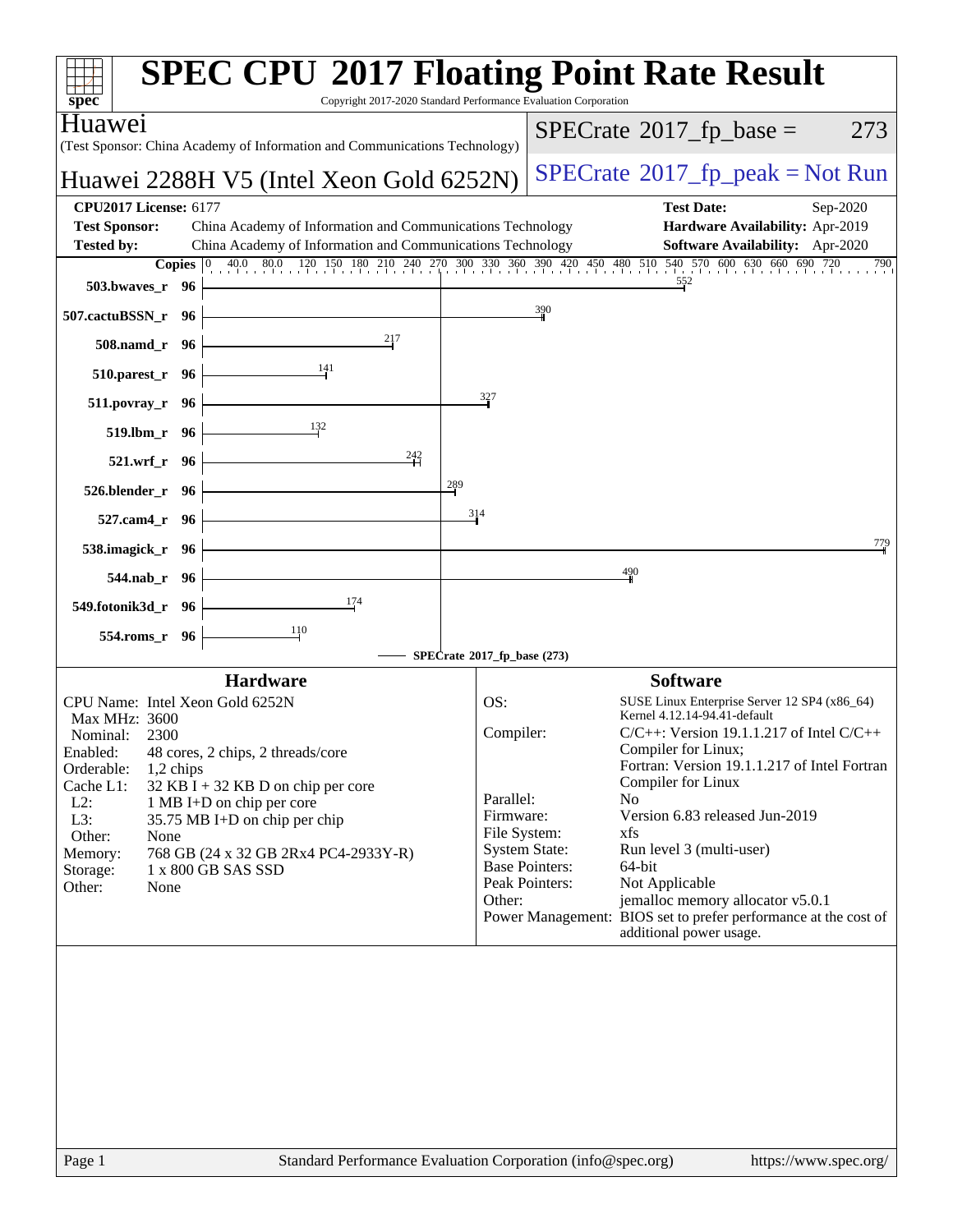

Copyright 2017-2020 Standard Performance Evaluation Corporation

### Huawei

(Test Sponsor: China Academy of Information and Communications Technology)

 $SPECTate@2017_fp\_base = 273$ 

Huawei 2288H V5 (Intel Xeon Gold  $6252N$ ) [SPECrate](http://www.spec.org/auto/cpu2017/Docs/result-fields.html#SPECrate2017fppeak)®[2017\\_fp\\_peak = N](http://www.spec.org/auto/cpu2017/Docs/result-fields.html#SPECrate2017fppeak)ot Run

**[Test Sponsor:](http://www.spec.org/auto/cpu2017/Docs/result-fields.html#TestSponsor)** China Academy of Information and Communications Technology **[Hardware Availability:](http://www.spec.org/auto/cpu2017/Docs/result-fields.html#HardwareAvailability)** Apr-2019 **[Tested by:](http://www.spec.org/auto/cpu2017/Docs/result-fields.html#Testedby)** China Academy of Information and Communications Technology **[Software Availability:](http://www.spec.org/auto/cpu2017/Docs/result-fields.html#SoftwareAvailability)** Apr-2020

**[CPU2017 License:](http://www.spec.org/auto/cpu2017/Docs/result-fields.html#CPU2017License)** 6177 **[Test Date:](http://www.spec.org/auto/cpu2017/Docs/result-fields.html#TestDate)** Sep-2020

### **[Results Table](http://www.spec.org/auto/cpu2017/Docs/result-fields.html#ResultsTable)**

|                                         | <b>Base</b>   |                |            |                | <b>Peak</b> |                |       |               |                |              |                |              |                |              |
|-----------------------------------------|---------------|----------------|------------|----------------|-------------|----------------|-------|---------------|----------------|--------------|----------------|--------------|----------------|--------------|
| <b>Benchmark</b>                        | <b>Copies</b> | <b>Seconds</b> | Ratio      | <b>Seconds</b> | Ratio       | <b>Seconds</b> | Ratio | <b>Copies</b> | <b>Seconds</b> | <b>Ratio</b> | <b>Seconds</b> | <b>Ratio</b> | <b>Seconds</b> | <b>Ratio</b> |
| 503.bwayes r                            | 96            | 1745           | 552        | 1748           | 551         | 1745           | 552   |               |                |              |                |              |                |              |
| 507.cactuBSSN r                         | 96            | 312            | 390        | 313            | 388         | 311            | 391   |               |                |              |                |              |                |              |
| $508$ .namd $r$                         | 96            | 420            | 217        | 420            | 217         | 420            | 217   |               |                |              |                |              |                |              |
| 510.parest_r                            | 96            | 1772           | 142        | 1779           | 141         | 1780           | 141   |               |                |              |                |              |                |              |
| 511.povray_r                            | 96            | 688            | 326        | 686            | 327         | 685            | 327   |               |                |              |                |              |                |              |
| 519.1bm r                               | 96            | 765            | 132        | 764            | 132         | 765            | 132   |               |                |              |                |              |                |              |
| 521.wrf                                 | 96            | 864            | 249        | 890            | 242         | 888            | 242   |               |                |              |                |              |                |              |
| 526.blender r                           | 96            | 506            | 289        | 505            | 289         | 507            | 288   |               |                |              |                |              |                |              |
| $527$ .cam $4r$                         | 96            | 534            | 314        | 535            | 314         | 537            | 312   |               |                |              |                |              |                |              |
| 538.imagick_r                           | 96            | 306            | 779        | 306            | 779         | 306            | 781   |               |                |              |                |              |                |              |
| $544$ .nab r                            | 96            | 330            | 490        | 330            | 489         | 329            | 491   |               |                |              |                |              |                |              |
| 549.fotonik3d r                         | 96            | 2159           | 173        | 2156           | 174         | 2152           | 174   |               |                |              |                |              |                |              |
| $554$ .roms_r                           | 96            | 1383           | <b>110</b> | 1381           | 110         | 1384           | 110   |               |                |              |                |              |                |              |
| $SPECrate^{\circ}2017$ fp base =<br>273 |               |                |            |                |             |                |       |               |                |              |                |              |                |              |
| $SPECrate^{\circ}2017$ _fp_peak =       |               |                |            | <b>Not Run</b> |             |                |       |               |                |              |                |              |                |              |

Results appear in the [order in which they were run](http://www.spec.org/auto/cpu2017/Docs/result-fields.html#RunOrder). Bold underlined text [indicates a median measurement](http://www.spec.org/auto/cpu2017/Docs/result-fields.html#Median).

## **[Compiler Notes](http://www.spec.org/auto/cpu2017/Docs/result-fields.html#CompilerNotes)**

 The inconsistent Compiler version information under Compiler Version section is due to a discrepancy in Intel Compiler. The correct version of C/C++ compiler is: Version 19.1.1.217 Build 20200306 Compiler for Linux The correct version of Fortran compiler is: Version 19.1.1.217 Build 20200306 Compiler for Linux

### **[Submit Notes](http://www.spec.org/auto/cpu2017/Docs/result-fields.html#SubmitNotes)**

 The numactl mechanism was used to bind copies to processors. The config file option 'submit' was used to generate numactl commands to bind each copy to a specific processor. For details, please see the config file.

## **[Operating System Notes](http://www.spec.org/auto/cpu2017/Docs/result-fields.html#OperatingSystemNotes)**

Stack size set to unlimited using "ulimit -s unlimited"

## **[Environment Variables Notes](http://www.spec.org/auto/cpu2017/Docs/result-fields.html#EnvironmentVariablesNotes)**

```
Environment variables set by runcpu before the start of the run:
LD_LIBRARY_PATH =
      "/opt/intel/compilers_and_libraries_2020.1.217/linux/compiler/lib/intel6
      4:/usr/local/jemalloc64-5.0.1"
MALLOC_CONF = "retain:true"
```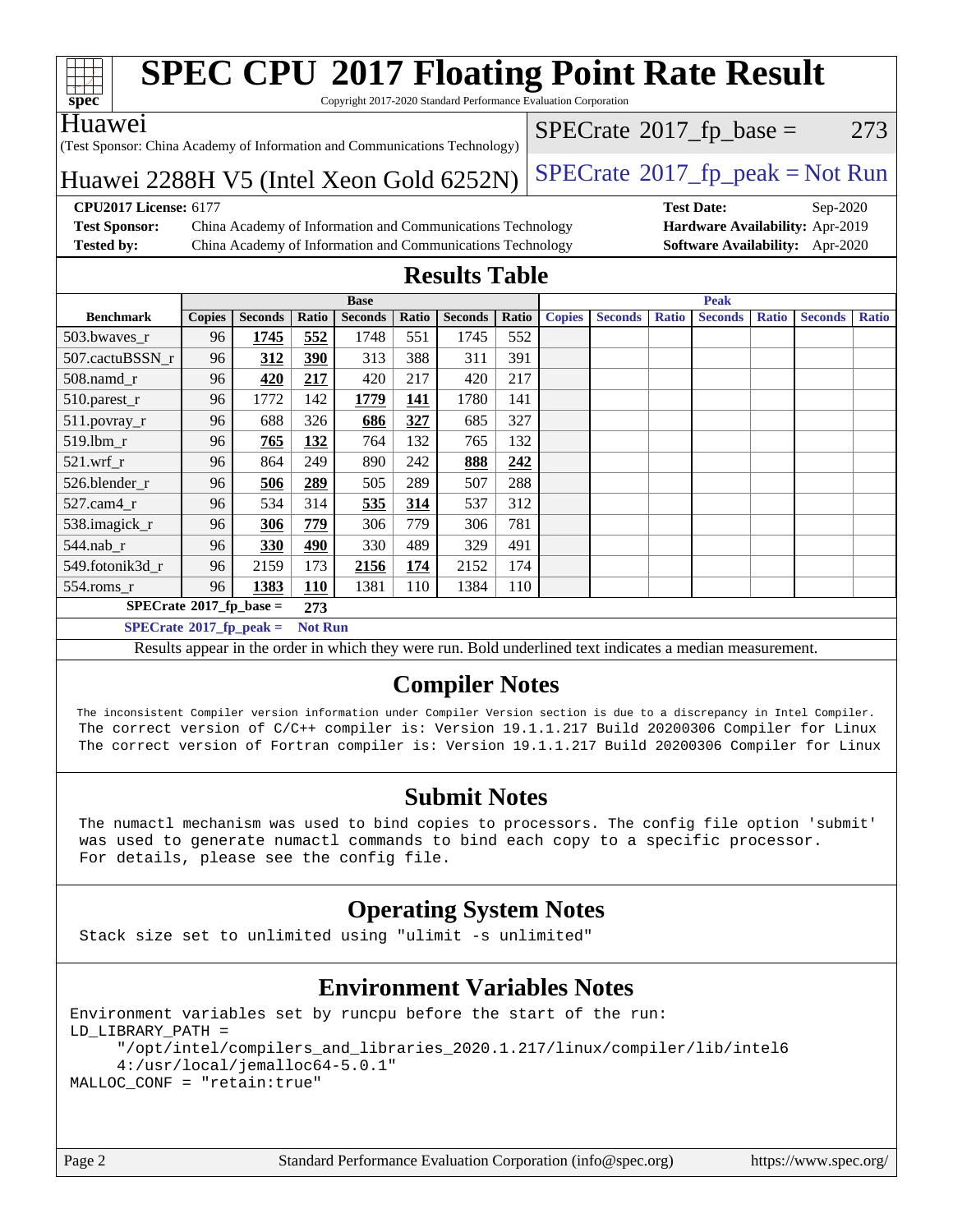| S)<br>ŧ<br>U<br>Ľ<br>ċ |  |  |  |  |  |
|------------------------|--|--|--|--|--|

Copyright 2017-2020 Standard Performance Evaluation Corporation

(Test Sponsor: China Academy of Information and Communications Technology) Huawei Huawei 2288H V5 (Intel Xeon Gold  $6252N$ ) [SPECrate](http://www.spec.org/auto/cpu2017/Docs/result-fields.html#SPECrate2017fppeak)®[2017\\_fp\\_peak = N](http://www.spec.org/auto/cpu2017/Docs/result-fields.html#SPECrate2017fppeak)ot Run  $SPECTate@2017_fp\_base = 273$ **[CPU2017 License:](http://www.spec.org/auto/cpu2017/Docs/result-fields.html#CPU2017License)** 6177 **[Test Date:](http://www.spec.org/auto/cpu2017/Docs/result-fields.html#TestDate)** Sep-2020 **[Test Sponsor:](http://www.spec.org/auto/cpu2017/Docs/result-fields.html#TestSponsor)** China Academy of Information and Communications Technology **[Hardware Availability:](http://www.spec.org/auto/cpu2017/Docs/result-fields.html#HardwareAvailability)** Apr-2019 **[Tested by:](http://www.spec.org/auto/cpu2017/Docs/result-fields.html#Testedby)** China Academy of Information and Communications Technology **[Software Availability:](http://www.spec.org/auto/cpu2017/Docs/result-fields.html#SoftwareAvailability)** Apr-2020 **[General Notes](http://www.spec.org/auto/cpu2017/Docs/result-fields.html#GeneralNotes)** Transparent Huge Pages enabled by default Prior to runcpu invocation Filesystem page cache synced and cleared with: sync; echo 3> /proc/sys/vm/drop\_caches runcpu command invoked through numactl i.e.: numactl --interleave=all runcpu <etc> NA: The test sponsor attests, as of date of publication, that CVE-2017-5754 (Meltdown) is mitigated in the system as tested and documented. Yes: The test sponsor attests, as of date of publication, that CVE-2017-5753 (Spectre variant 1) is mitigated in the system as tested and documented. Yes: The test sponsor attests, as of date of publication, that CVE-2017-5715 (Spectre variant 2) is mitigated in the system as tested and documented. jemalloc, a general purpose malloc implementation built with RedHat Enterprise 7.5 and the system compiler gcc 4.8.5. Sources are available from jemalloc.net or <https://github.com/jemalloc/releases> **[Platform Notes](http://www.spec.org/auto/cpu2017/Docs/result-fields.html#PlatformNotes)** BIOS configuration: Power Policy Set to Performance SNC Set to Enabled IMC Interleaving Set to 1-way Interleave XPT Prefetch Set to Enabled Sysinfo program /spec2017/bin/sysinfo Rev: r6365 of 2019-08-21 295195f888a3d7edb1e6e46a485a0011 running on linux-j3dr Thu Sep 17 09:24:58 2020 SUT (System Under Test) info as seen by some common utilities. For more information on this section, see <https://www.spec.org/cpu2017/Docs/config.html#sysinfo> From /proc/cpuinfo model name : Intel(R) Xeon(R) Gold 6252N CPU @ 2.30GHz 2 "physical id"s (chips) 96 "processors" cores, siblings (Caution: counting these is hw and system dependent. The following excerpts from /proc/cpuinfo might not be reliable. Use with caution.) cpu cores : 24 siblings : 48 physical 0: cores 0 1 2 3 5 6 8 9 10 11 12 13 16 17 18 19 20 21 22 25 26 27 28 29 physical 1: cores 0 1 2 3 4 5 6 8 9 10 11 12 13 16 17 18 19 20 21 25 26 27 28 29 From lscpu: Architecture: x86\_64 CPU op-mode(s): 32-bit, 64-bit **(Continued on next page)**

Page 3 Standard Performance Evaluation Corporation [\(info@spec.org\)](mailto:info@spec.org) <https://www.spec.org/>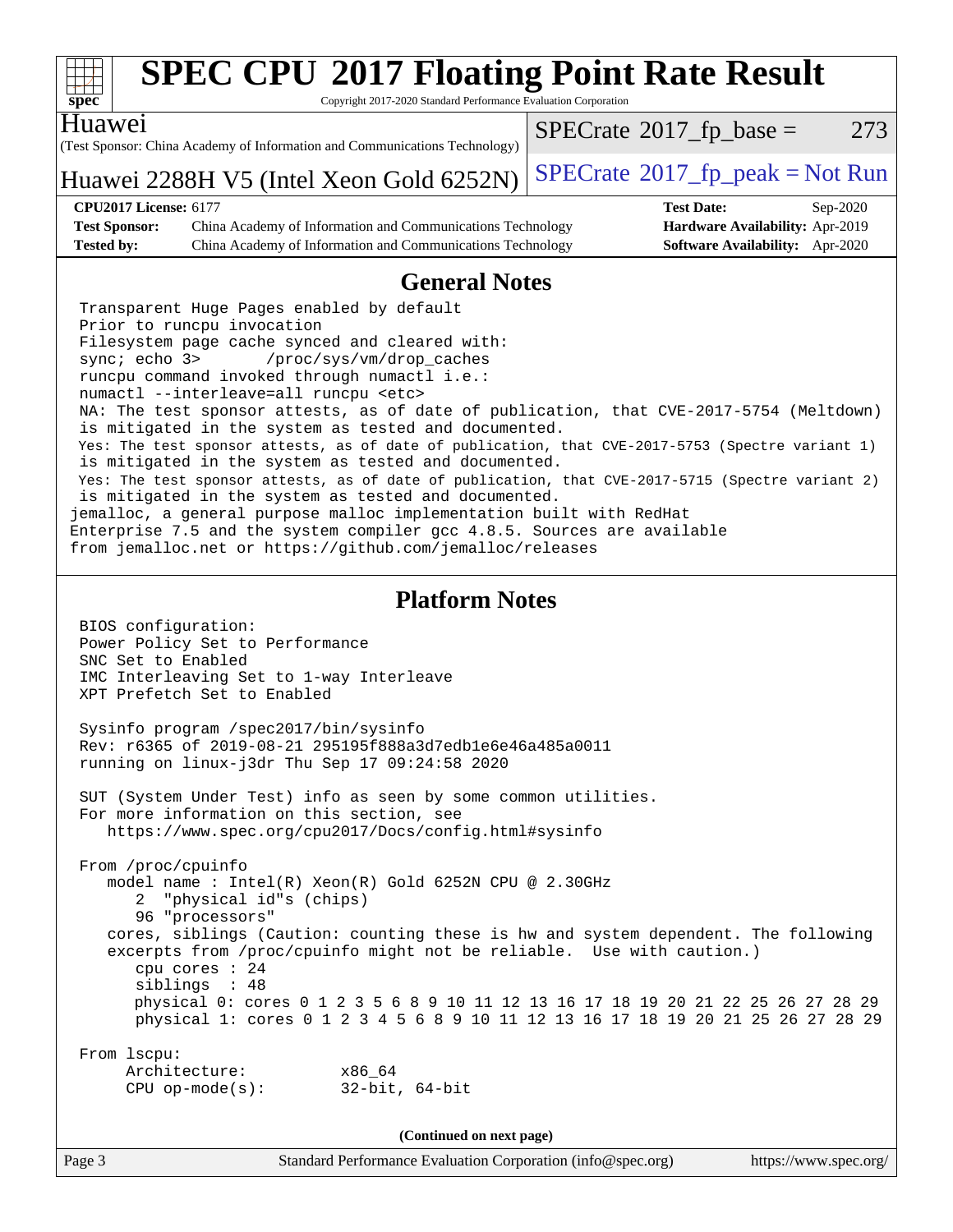

Copyright 2017-2020 Standard Performance Evaluation Corporation

Huawei

(Test Sponsor: China Academy of Information and Communications Technology)

Huawei 2288H V5 (Intel Xeon Gold  $6252N$ ) [SPECrate](http://www.spec.org/auto/cpu2017/Docs/result-fields.html#SPECrate2017fppeak)®[2017\\_fp\\_peak = N](http://www.spec.org/auto/cpu2017/Docs/result-fields.html#SPECrate2017fppeak)ot Run

 $SPECTate@2017_fp\_base = 273$ 

**[Test Sponsor:](http://www.spec.org/auto/cpu2017/Docs/result-fields.html#TestSponsor)** China Academy of Information and Communications Technology **[Hardware Availability:](http://www.spec.org/auto/cpu2017/Docs/result-fields.html#HardwareAvailability)** Apr-2019 **[Tested by:](http://www.spec.org/auto/cpu2017/Docs/result-fields.html#Testedby)** China Academy of Information and Communications Technology **[Software Availability:](http://www.spec.org/auto/cpu2017/Docs/result-fields.html#SoftwareAvailability)** Apr-2020

**[CPU2017 License:](http://www.spec.org/auto/cpu2017/Docs/result-fields.html#CPU2017License)** 6177 **[Test Date:](http://www.spec.org/auto/cpu2017/Docs/result-fields.html#TestDate)** Sep-2020

## **[Platform Notes \(Continued\)](http://www.spec.org/auto/cpu2017/Docs/result-fields.html#PlatformNotes)**

| Byte Order:                             | Little Endian                                                                        |
|-----------------------------------------|--------------------------------------------------------------------------------------|
| CPU(s):                                 | 96                                                                                   |
| On-line $CPU(s)$ list:                  | $0 - 95$                                                                             |
| Thread(s) per core:                     | 2                                                                                    |
| Core(s) per socket:                     | 24                                                                                   |
| Socket(s):                              | $\overline{a}$                                                                       |
| NUMA $node(s)$ :                        | $\overline{4}$                                                                       |
| Vendor ID:                              | GenuineIntel                                                                         |
| CPU family:                             | 6                                                                                    |
| Model:                                  | 85                                                                                   |
| Model name:                             | $Intel(R) Xeon(R) Gold 6252N CPU @ 2.30GHz$                                          |
| Stepping:                               | 7                                                                                    |
| CPU MHz:                                | 2300.000                                                                             |
| CPU max MHz:                            | 3600.0000                                                                            |
| CPU min MHz:                            | 1000.0000                                                                            |
| BogoMIPS:                               | 4600.00                                                                              |
| Virtualization:                         | VT-x                                                                                 |
| L1d cache:                              | 32K                                                                                  |
| Lli cache:                              | 32K                                                                                  |
| L2 cache:                               | 1024K                                                                                |
| L3 cache:                               | 36608K                                                                               |
| NUMA node0 CPU(s):                      | $0-3, 6-8, 12-14, 19, 20, 48-51, 54-56, 60-62, 67, 68$                               |
| NUMA $node1$ $CPU(s):$                  | 4, 5, 9-11, 15-18, 21-23, 52, 53, 57-59, 63-66, 69-71                                |
| NUMA node2 CPU(s):                      | 24-27, 31-33, 37-39, 43, 44, 72-75, 79-81, 85-87, 91, 92                             |
| NUMA $node3$ CPU $(s)$ :                | 28-30, 34-36, 40-42, 45-47, 76-78, 82-84, 88-90, 93-95                               |
| Flaqs:                                  | fpu vme de pse tsc msr pae mce cx8 apic sep mtrr pge mca cmov                        |
|                                         | pat pse36 clflush dts acpi mmx fxsr sse sse2 ss ht tm pbe syscall nx pdpe1gb rdtscp  |
|                                         | lm constant_tsc art arch_perfmon pebs bts rep_good nopl xtopology nonstop_tsc cpuid  |
|                                         | aperfmperf pni pclmulqdq dtes64 ds_cpl vmx smx est tm2 ssse3 sdbg fma cx16 xtpr pdcm |
|                                         | pcid dca sse4_1 sse4_2 x2apic movbe popcnt tsc_deadline_timer aes xsave avx f16c     |
|                                         |                                                                                      |
|                                         | rdrand lahf_lm abm 3dnowprefetch cpuid_fault epb cat_13 cdp_13 invpcid_single ssbd   |
|                                         | mba ibrs ibpb stibp tpr_shadow vnmi flexpriority ept vpid fsgsbase tsc_adjust bmil   |
|                                         | hle avx2 smep bmi2 erms invpcid rtm cqm mpx rdt_a avx512f avx512dq rdseed adx smap   |
|                                         | clflushopt clwb intel_pt avx512cd avx512bw avx512vl xsaveopt xsavec xgetbvl xsaves   |
|                                         | cqm_llc cqm_occup_llc cqm_mbm_total cqm_mbm_local dtherm ida arat pln pts pku ospke  |
| avx512_vnni flush_l1d arch_capabilities |                                                                                      |
|                                         |                                                                                      |
| /proc/cpuinfo cache data                |                                                                                      |
| cache size $: 36608$ KB                 |                                                                                      |
|                                         |                                                                                      |
| From numactl --hardware                 | WARNING: a numactl 'node' might or might not correspond to a                         |
| physical chip.                          |                                                                                      |
| $available: 4 nodes (0-3)$              |                                                                                      |
|                                         | node 0 cpus: 0 1 2 3 6 7 8 12 13 14 19 20 48 49 50 51 54 55 56 60 61 62 67 68        |
| node 0 size: 192045 MB                  |                                                                                      |
| node 0 free: 191194 MB                  |                                                                                      |
|                                         | node 1 cpus: 4 5 9 10 11 15 16 17 18 21 22 23 52 53 57 58 59 63 64 65 66 69 70 71    |
|                                         |                                                                                      |

**(Continued on next page)**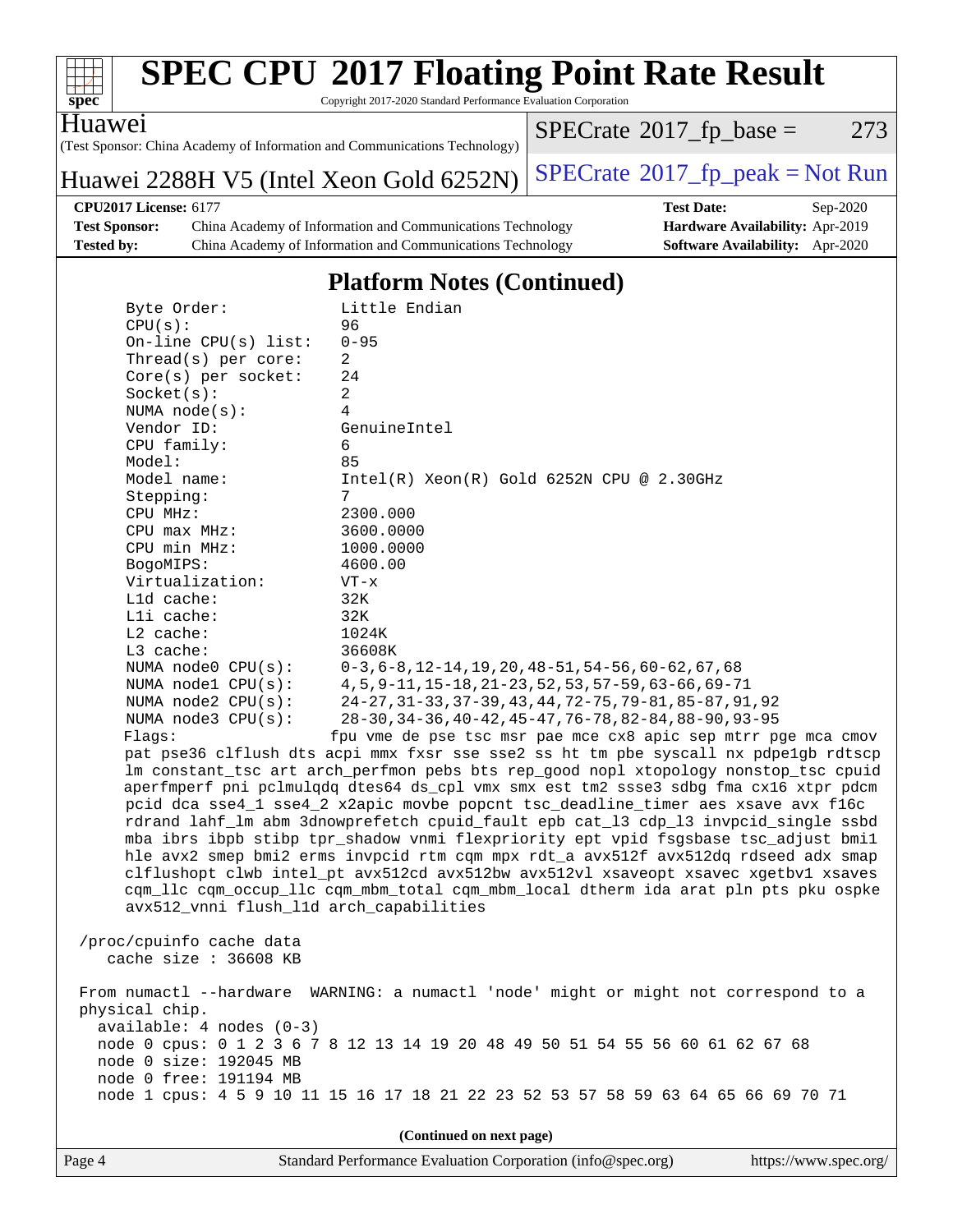| S)<br>ne<br>Ľ |  |  |  |  |  |
|---------------|--|--|--|--|--|

Copyright 2017-2020 Standard Performance Evaluation Corporation

(Test Sponsor: China Academy of Information and Communications Technology) Huawei

Huawei 2288H V5 (Intel Xeon Gold  $6252N$ ) [SPECrate](http://www.spec.org/auto/cpu2017/Docs/result-fields.html#SPECrate2017fppeak)®[2017\\_fp\\_peak = N](http://www.spec.org/auto/cpu2017/Docs/result-fields.html#SPECrate2017fppeak)ot Run

 $SPECTate$ <sup>®</sup>[2017\\_fp\\_base =](http://www.spec.org/auto/cpu2017/Docs/result-fields.html#SPECrate2017fpbase) 273

**[CPU2017 License:](http://www.spec.org/auto/cpu2017/Docs/result-fields.html#CPU2017License)** 6177 **[Test Date:](http://www.spec.org/auto/cpu2017/Docs/result-fields.html#TestDate)** Sep-2020 **[Test Sponsor:](http://www.spec.org/auto/cpu2017/Docs/result-fields.html#TestSponsor)** China Academy of Information and Communications Technology **[Hardware Availability:](http://www.spec.org/auto/cpu2017/Docs/result-fields.html#HardwareAvailability)** Apr-2019 **[Tested by:](http://www.spec.org/auto/cpu2017/Docs/result-fields.html#Testedby)** China Academy of Information and Communications Technology **[Software Availability:](http://www.spec.org/auto/cpu2017/Docs/result-fields.html#SoftwareAvailability)** Apr-2020

## **[Platform Notes \(Continued\)](http://www.spec.org/auto/cpu2017/Docs/result-fields.html#PlatformNotes)**

 node 1 size: 193531 MB node 1 free: 192798 MB node 2 cpus: 24 25 26 27 31 32 33 37 38 39 43 44 72 73 74 75 79 80 81 85 86 87 91 92 node 2 size: 193502 MB node 2 free: 192941 MB node 3 cpus: 28 29 30 34 35 36 40 41 42 45 46 47 76 77 78 82 83 84 88 89 90 93 94 95 node 3 size: 193529 MB node 3 free: 192977 MB node distances: node 0 1 2 3 0: 10 11 21 21 1: 11 10 21 21 2: 21 21 10 11 3: 21 21 11 10 From /proc/meminfo MemTotal: 791151540 kB HugePages\_Total: 0 Hugepagesize: 2048 kB From /etc/\*release\* /etc/\*version\* SuSE-release: SUSE Linux Enterprise Server 12 (x86\_64) VERSION = 12 PATCHLEVEL = 4 # This file is deprecated and will be removed in a future service pack or release. # Please check /etc/os-release for details about this release. os-release: NAME="SLES" VERSION="12-SP4" VERSION\_ID="12.4" PRETTY\_NAME="SUSE Linux Enterprise Server 12 SP4" ID="sles" ANSI\_COLOR="0;32" CPE\_NAME="cpe:/o:suse:sles:12:sp4" uname -a: Linux linux-j3dr 4.12.14-94.41-default #1 SMP Wed Oct 31 12:25:04 UTC 2018 (3090901) x86\_64 x86\_64 x86\_64 GNU/Linux Kernel self-reported vulnerability status: CVE-2018-3620 (L1 Terminal Fault): Not affected Microarchitectural Data Sampling: No status reported CVE-2017-5754 (Meltdown): Not affected CVE-2018-3639 (Speculative Store Bypass): Mitigation: Speculative Store Bypass disabled via prctl and seccomp **(Continued on next page)**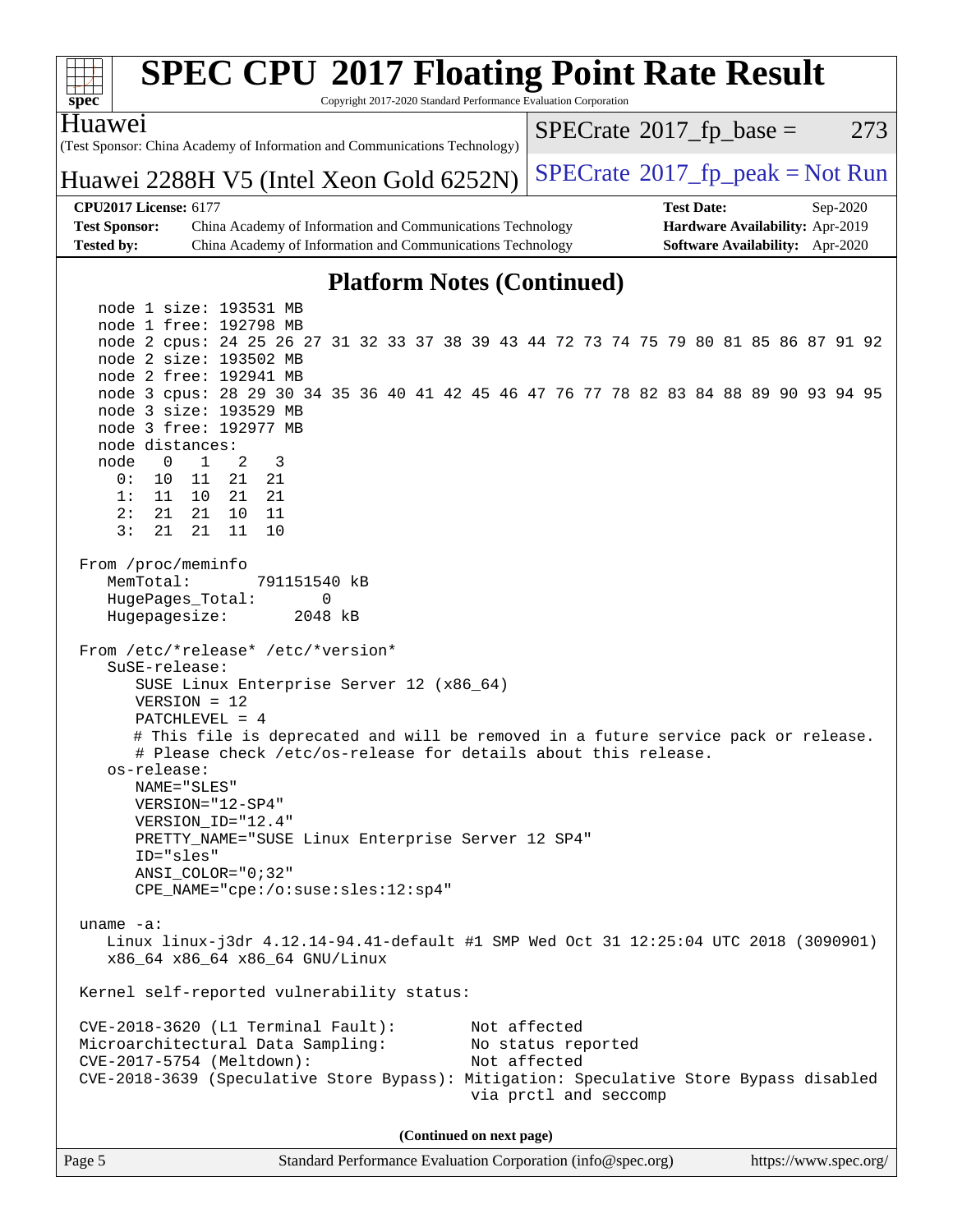| S<br>U<br>e<br>L. |  |  |  |  |  |  |
|-------------------|--|--|--|--|--|--|

Copyright 2017-2020 Standard Performance Evaluation Corporation

(Test Sponsor: China Academy of Information and Communications Technology) Huawei

Huawei 2288H V5 (Intel Xeon Gold  $6252N$ ) [SPECrate](http://www.spec.org/auto/cpu2017/Docs/result-fields.html#SPECrate2017fppeak)®[2017\\_fp\\_peak = N](http://www.spec.org/auto/cpu2017/Docs/result-fields.html#SPECrate2017fppeak)ot Run

 $SPECTate@2017_fp\_base = 273$ 

**[CPU2017 License:](http://www.spec.org/auto/cpu2017/Docs/result-fields.html#CPU2017License)** 6177 **[Test Date:](http://www.spec.org/auto/cpu2017/Docs/result-fields.html#TestDate)** Sep-2020

**[Test Sponsor:](http://www.spec.org/auto/cpu2017/Docs/result-fields.html#TestSponsor)** China Academy of Information and Communications Technology **[Hardware Availability:](http://www.spec.org/auto/cpu2017/Docs/result-fields.html#HardwareAvailability)** Apr-2019 **[Tested by:](http://www.spec.org/auto/cpu2017/Docs/result-fields.html#Testedby)** China Academy of Information and Communications Technology **[Software Availability:](http://www.spec.org/auto/cpu2017/Docs/result-fields.html#SoftwareAvailability)** Apr-2020

### **[Platform Notes \(Continued\)](http://www.spec.org/auto/cpu2017/Docs/result-fields.html#PlatformNotes)**

 CVE-2017-5753 (Spectre variant 1): Mitigation: \_\_user pointer sanitization CVE-2017-5715 (Spectre variant 2): Mitigation: Indirect Branch Restricted Speculation, IBPB, IBRS\_FW

run-level 3 Sep 14 15:12

 SPEC is set to: /spec2017 Filesystem Type Size Used Avail Use% Mounted on /dev/sda3 xfs 734G 39G 696G 6% /

 From /sys/devices/virtual/dmi/id BIOS: INSYDE Corp. 6.83 06/29/2019 Vendor: Huawei Product: 2288H V5 Product Family: Purley Serial: 210200351910KC000123

 Additional information from dmidecode follows. WARNING: Use caution when you interpret this section. The 'dmidecode' program reads system data which is "intended to allow hardware to be accurately determined", but the intent may not be met, as there are frequent changes to hardware, firmware, and the "DMTF SMBIOS" standard. Memory:

24x Samsung M393A4K40CB2-CVF 32 GB 2 rank 2933

(End of data from sysinfo program)

### **[Compiler Version Notes](http://www.spec.org/auto/cpu2017/Docs/result-fields.html#CompilerVersionNotes)**

| C           | 519.1bm_r(base) 538.imagick_r(base) 544.nab_r(base)                                                                                                                          |                       |
|-------------|------------------------------------------------------------------------------------------------------------------------------------------------------------------------------|-----------------------|
|             | Intel(R) C Compiler for applications running on Intel(R) $64$ , Version 2021.1<br>NextGen Build 20200304<br>Copyright (C) 1985-2020 Intel Corporation. All rights reserved.  |                       |
| $C++$       | -----------------------------------<br>508. namd $r(base)$ 510. parest $r(base)$                                                                                             |                       |
|             | Intel(R) $C++$ Compiler for applications running on Intel(R) 64, Version 2021.1<br>NextGen Build 20200304<br>Copyright (C) 1985-2020 Intel Corporation. All rights reserved. |                       |
| $C++$ , $C$ | 511.povray r(base) 526.blender r(base)                                                                                                                                       |                       |
|             | (Continued on next page)                                                                                                                                                     |                       |
| Page 6      | Standard Performance Evaluation Corporation (info@spec.org)                                                                                                                  | https://www.spec.org/ |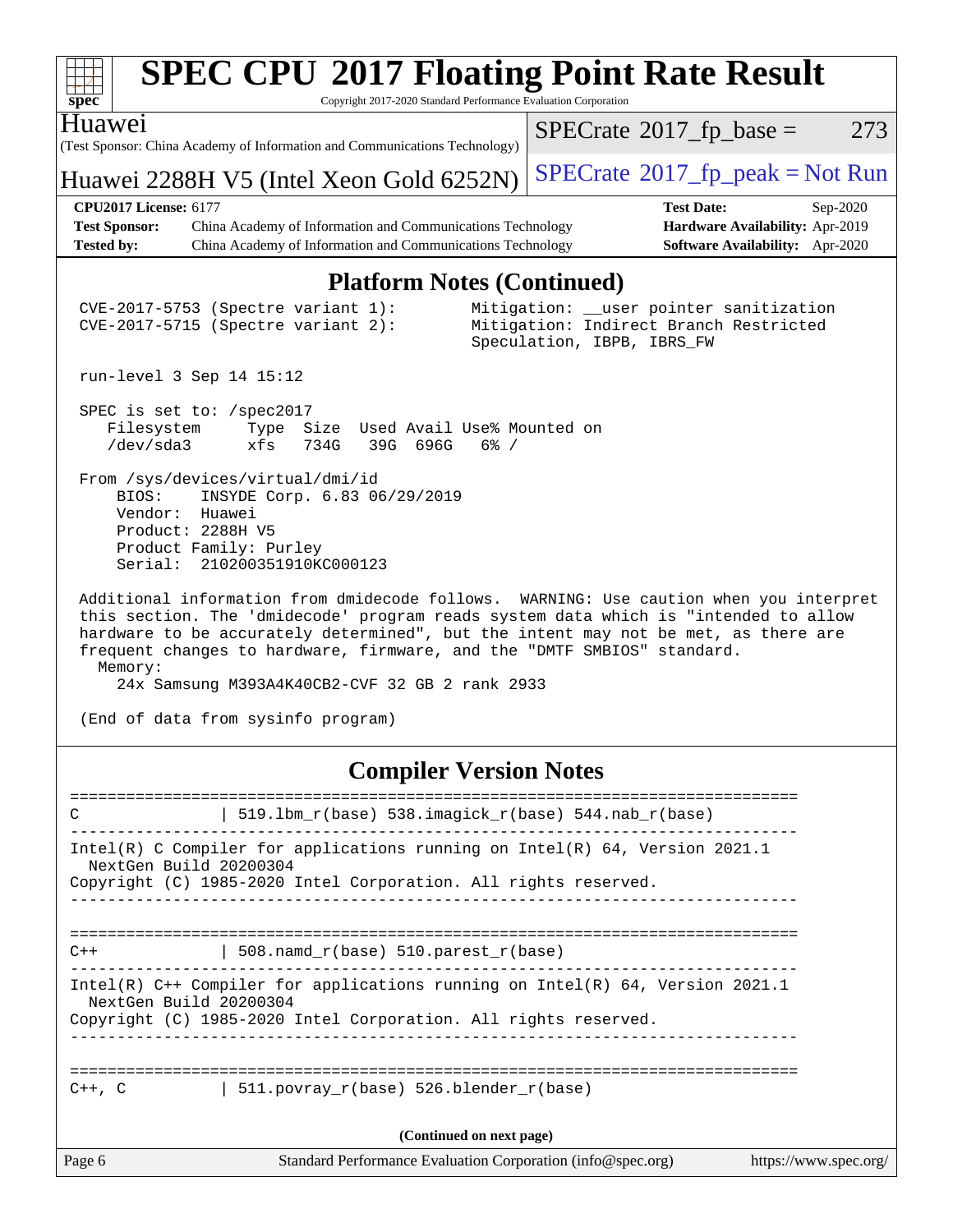

Copyright 2017-2020 Standard Performance Evaluation Corporation

Huawei

(Test Sponsor: China Academy of Information and Communications Technology)

 $SPECTate@2017_fp\_base = 273$ 

# Huawei 2288H V5 (Intel Xeon Gold  $6252N$ ) [SPECrate](http://www.spec.org/auto/cpu2017/Docs/result-fields.html#SPECrate2017fppeak)®[2017\\_fp\\_peak = N](http://www.spec.org/auto/cpu2017/Docs/result-fields.html#SPECrate2017fppeak)ot Run

**[CPU2017 License:](http://www.spec.org/auto/cpu2017/Docs/result-fields.html#CPU2017License)** 6177 **[Test Date:](http://www.spec.org/auto/cpu2017/Docs/result-fields.html#TestDate)** Sep-2020 **[Test Sponsor:](http://www.spec.org/auto/cpu2017/Docs/result-fields.html#TestSponsor)** China Academy of Information and Communications Technology **[Hardware Availability:](http://www.spec.org/auto/cpu2017/Docs/result-fields.html#HardwareAvailability)** Apr-2019 **[Tested by:](http://www.spec.org/auto/cpu2017/Docs/result-fields.html#Testedby)** China Academy of Information and Communications Technology **[Software Availability:](http://www.spec.org/auto/cpu2017/Docs/result-fields.html#SoftwareAvailability)** Apr-2020

## **[Compiler Version Notes \(Continued\)](http://www.spec.org/auto/cpu2017/Docs/result-fields.html#CompilerVersionNotes)**

| Intel(R) C++ Compiler for applications running on Intel(R) 64, Version 2021.1<br>NextGen Build 20200304<br>Copyright (C) 1985-2020 Intel Corporation. All rights reserved.<br>Intel(R) C Compiler for applications running on Intel(R) $64$ , Version 2021.1<br>NextGen Build 20200304<br>Copyright (C) 1985-2020 Intel Corporation. All rights reserved.<br>$C_{++}$ , C, Fortran   507.cactuBSSN_r(base)<br>Intel(R) C++ Compiler for applications running on Intel(R) 64, Version 2021.1<br>NextGen Build 20200304<br>Copyright (C) 1985-2020 Intel Corporation. All rights reserved.<br>Intel(R) C Compiler for applications running on Intel(R) 64, Version 2021.1<br>NextGen Build 20200304<br>Copyright (C) 1985-2020 Intel Corporation. All rights reserved.<br>$Intel(R)$ Fortran Intel(R) 64 Compiler for applications running on Intel(R)<br>64, Version 19.1.1.217 Build 20200306<br>Copyright (C) 1985-2020 Intel Corporation. All rights reserved.<br>  503.bwaves_r(base) 549.fotonik3d_r(base) 554.roms_r(base)<br>Fortran<br>$Intel(R)$ Fortran Intel(R) 64 Compiler for applications running on Intel(R)<br>64, Version 19.1.1.217 Build 20200306<br>Copyright (C) 1985-2020 Intel Corporation. All rights reserved.<br>$\vert$ 521.wrf_r(base) 527.cam4_r(base)<br>Fortran, C<br>$Intel(R)$ Fortran Intel(R) 64 Compiler for applications running on Intel(R)<br>64, Version 19.1.1.217 Build 20200306<br>Copyright (C) 1985-2020 Intel Corporation. All rights reserved.<br>Intel(R) C Compiler for applications running on Intel(R) 64, Version 2021.1<br>NextGen Build 20200304<br>Copyright (C) 1985-2020 Intel Corporation. All rights reserved. |  |
|--------------------------------------------------------------------------------------------------------------------------------------------------------------------------------------------------------------------------------------------------------------------------------------------------------------------------------------------------------------------------------------------------------------------------------------------------------------------------------------------------------------------------------------------------------------------------------------------------------------------------------------------------------------------------------------------------------------------------------------------------------------------------------------------------------------------------------------------------------------------------------------------------------------------------------------------------------------------------------------------------------------------------------------------------------------------------------------------------------------------------------------------------------------------------------------------------------------------------------------------------------------------------------------------------------------------------------------------------------------------------------------------------------------------------------------------------------------------------------------------------------------------------------------------------------------------------------------------------------------------------------------------------------------------------|--|
|                                                                                                                                                                                                                                                                                                                                                                                                                                                                                                                                                                                                                                                                                                                                                                                                                                                                                                                                                                                                                                                                                                                                                                                                                                                                                                                                                                                                                                                                                                                                                                                                                                                                          |  |
|                                                                                                                                                                                                                                                                                                                                                                                                                                                                                                                                                                                                                                                                                                                                                                                                                                                                                                                                                                                                                                                                                                                                                                                                                                                                                                                                                                                                                                                                                                                                                                                                                                                                          |  |
|                                                                                                                                                                                                                                                                                                                                                                                                                                                                                                                                                                                                                                                                                                                                                                                                                                                                                                                                                                                                                                                                                                                                                                                                                                                                                                                                                                                                                                                                                                                                                                                                                                                                          |  |
|                                                                                                                                                                                                                                                                                                                                                                                                                                                                                                                                                                                                                                                                                                                                                                                                                                                                                                                                                                                                                                                                                                                                                                                                                                                                                                                                                                                                                                                                                                                                                                                                                                                                          |  |
|                                                                                                                                                                                                                                                                                                                                                                                                                                                                                                                                                                                                                                                                                                                                                                                                                                                                                                                                                                                                                                                                                                                                                                                                                                                                                                                                                                                                                                                                                                                                                                                                                                                                          |  |
|                                                                                                                                                                                                                                                                                                                                                                                                                                                                                                                                                                                                                                                                                                                                                                                                                                                                                                                                                                                                                                                                                                                                                                                                                                                                                                                                                                                                                                                                                                                                                                                                                                                                          |  |
|                                                                                                                                                                                                                                                                                                                                                                                                                                                                                                                                                                                                                                                                                                                                                                                                                                                                                                                                                                                                                                                                                                                                                                                                                                                                                                                                                                                                                                                                                                                                                                                                                                                                          |  |

# **[Base Compiler Invocation](http://www.spec.org/auto/cpu2017/Docs/result-fields.html#BaseCompilerInvocation)**

[C benchmarks:](http://www.spec.org/auto/cpu2017/Docs/result-fields.html#Cbenchmarks)

[icc](http://www.spec.org/cpu2017/results/res2020q4/cpu2017-20201008-24140.flags.html#user_CCbase_intel_icc_66fc1ee009f7361af1fbd72ca7dcefbb700085f36577c54f309893dd4ec40d12360134090235512931783d35fd58c0460139e722d5067c5574d8eaf2b3e37e92)

**(Continued on next page)**

Page 7 Standard Performance Evaluation Corporation [\(info@spec.org\)](mailto:info@spec.org) <https://www.spec.org/>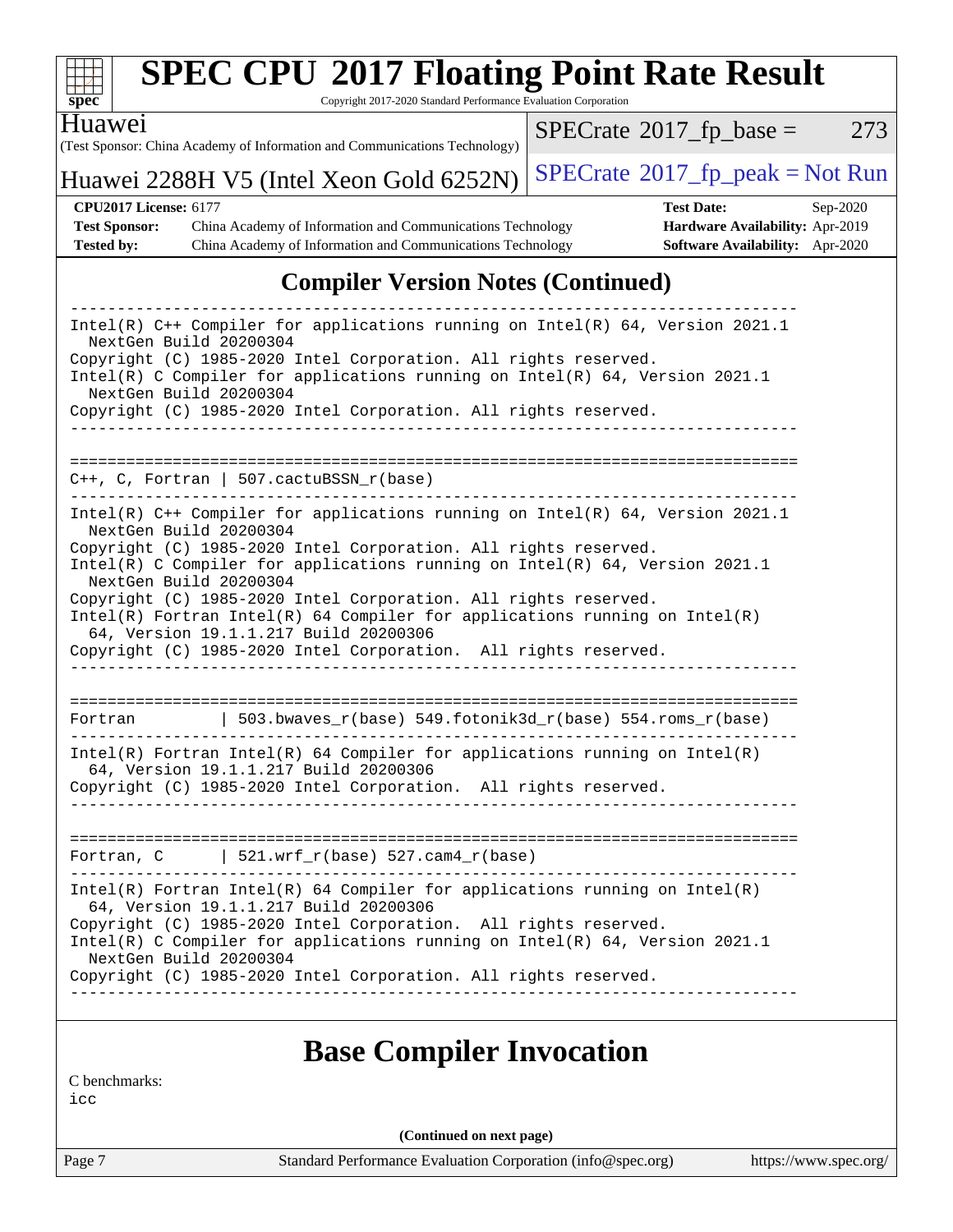

Copyright 2017-2020 Standard Performance Evaluation Corporation

### Huawei

(Test Sponsor: China Academy of Information and Communications Technology)

Huawei 2288H V5 (Intel Xeon Gold  $6252N$ ) [SPECrate](http://www.spec.org/auto/cpu2017/Docs/result-fields.html#SPECrate2017fppeak)®[2017\\_fp\\_peak = N](http://www.spec.org/auto/cpu2017/Docs/result-fields.html#SPECrate2017fppeak)ot Run

 $SPECTate@2017<sub>fr</sub> base = 273$ 

**[CPU2017 License:](http://www.spec.org/auto/cpu2017/Docs/result-fields.html#CPU2017License)** 6177 **[Test Date:](http://www.spec.org/auto/cpu2017/Docs/result-fields.html#TestDate)** Sep-2020 **[Test Sponsor:](http://www.spec.org/auto/cpu2017/Docs/result-fields.html#TestSponsor)** China Academy of Information and Communications Technology **[Hardware Availability:](http://www.spec.org/auto/cpu2017/Docs/result-fields.html#HardwareAvailability)** Apr-2019 **[Tested by:](http://www.spec.org/auto/cpu2017/Docs/result-fields.html#Testedby)** China Academy of Information and Communications Technology **[Software Availability:](http://www.spec.org/auto/cpu2017/Docs/result-fields.html#SoftwareAvailability)** Apr-2020

# **[Base Compiler Invocation \(Continued\)](http://www.spec.org/auto/cpu2017/Docs/result-fields.html#BaseCompilerInvocation)**

[C++ benchmarks](http://www.spec.org/auto/cpu2017/Docs/result-fields.html#CXXbenchmarks): [icpc](http://www.spec.org/cpu2017/results/res2020q4/cpu2017-20201008-24140.flags.html#user_CXXbase_intel_icpc_c510b6838c7f56d33e37e94d029a35b4a7bccf4766a728ee175e80a419847e808290a9b78be685c44ab727ea267ec2f070ec5dc83b407c0218cded6866a35d07)

[Fortran benchmarks](http://www.spec.org/auto/cpu2017/Docs/result-fields.html#Fortranbenchmarks): [ifort](http://www.spec.org/cpu2017/results/res2020q4/cpu2017-20201008-24140.flags.html#user_FCbase_intel_ifort_8111460550e3ca792625aed983ce982f94888b8b503583aa7ba2b8303487b4d8a21a13e7191a45c5fd58ff318f48f9492884d4413fa793fd88dd292cad7027ca)

[Benchmarks using both Fortran and C:](http://www.spec.org/auto/cpu2017/Docs/result-fields.html#BenchmarksusingbothFortranandC) [ifort](http://www.spec.org/cpu2017/results/res2020q4/cpu2017-20201008-24140.flags.html#user_CC_FCbase_intel_ifort_8111460550e3ca792625aed983ce982f94888b8b503583aa7ba2b8303487b4d8a21a13e7191a45c5fd58ff318f48f9492884d4413fa793fd88dd292cad7027ca) [icc](http://www.spec.org/cpu2017/results/res2020q4/cpu2017-20201008-24140.flags.html#user_CC_FCbase_intel_icc_66fc1ee009f7361af1fbd72ca7dcefbb700085f36577c54f309893dd4ec40d12360134090235512931783d35fd58c0460139e722d5067c5574d8eaf2b3e37e92)

[Benchmarks using both C and C++](http://www.spec.org/auto/cpu2017/Docs/result-fields.html#BenchmarksusingbothCandCXX): [icpc](http://www.spec.org/cpu2017/results/res2020q4/cpu2017-20201008-24140.flags.html#user_CC_CXXbase_intel_icpc_c510b6838c7f56d33e37e94d029a35b4a7bccf4766a728ee175e80a419847e808290a9b78be685c44ab727ea267ec2f070ec5dc83b407c0218cded6866a35d07) [icc](http://www.spec.org/cpu2017/results/res2020q4/cpu2017-20201008-24140.flags.html#user_CC_CXXbase_intel_icc_66fc1ee009f7361af1fbd72ca7dcefbb700085f36577c54f309893dd4ec40d12360134090235512931783d35fd58c0460139e722d5067c5574d8eaf2b3e37e92)

[Benchmarks using Fortran, C, and C++:](http://www.spec.org/auto/cpu2017/Docs/result-fields.html#BenchmarksusingFortranCandCXX) [icpc](http://www.spec.org/cpu2017/results/res2020q4/cpu2017-20201008-24140.flags.html#user_CC_CXX_FCbase_intel_icpc_c510b6838c7f56d33e37e94d029a35b4a7bccf4766a728ee175e80a419847e808290a9b78be685c44ab727ea267ec2f070ec5dc83b407c0218cded6866a35d07) [icc](http://www.spec.org/cpu2017/results/res2020q4/cpu2017-20201008-24140.flags.html#user_CC_CXX_FCbase_intel_icc_66fc1ee009f7361af1fbd72ca7dcefbb700085f36577c54f309893dd4ec40d12360134090235512931783d35fd58c0460139e722d5067c5574d8eaf2b3e37e92) [ifort](http://www.spec.org/cpu2017/results/res2020q4/cpu2017-20201008-24140.flags.html#user_CC_CXX_FCbase_intel_ifort_8111460550e3ca792625aed983ce982f94888b8b503583aa7ba2b8303487b4d8a21a13e7191a45c5fd58ff318f48f9492884d4413fa793fd88dd292cad7027ca)

# **[Base Portability Flags](http://www.spec.org/auto/cpu2017/Docs/result-fields.html#BasePortabilityFlags)**

 503.bwaves\_r: [-DSPEC\\_LP64](http://www.spec.org/cpu2017/results/res2020q4/cpu2017-20201008-24140.flags.html#suite_basePORTABILITY503_bwaves_r_DSPEC_LP64) 507.cactuBSSN\_r: [-DSPEC\\_LP64](http://www.spec.org/cpu2017/results/res2020q4/cpu2017-20201008-24140.flags.html#suite_basePORTABILITY507_cactuBSSN_r_DSPEC_LP64) 508.namd\_r: [-DSPEC\\_LP64](http://www.spec.org/cpu2017/results/res2020q4/cpu2017-20201008-24140.flags.html#suite_basePORTABILITY508_namd_r_DSPEC_LP64) 510.parest\_r: [-DSPEC\\_LP64](http://www.spec.org/cpu2017/results/res2020q4/cpu2017-20201008-24140.flags.html#suite_basePORTABILITY510_parest_r_DSPEC_LP64) 511.povray\_r: [-DSPEC\\_LP64](http://www.spec.org/cpu2017/results/res2020q4/cpu2017-20201008-24140.flags.html#suite_basePORTABILITY511_povray_r_DSPEC_LP64) 519.lbm\_r: [-DSPEC\\_LP64](http://www.spec.org/cpu2017/results/res2020q4/cpu2017-20201008-24140.flags.html#suite_basePORTABILITY519_lbm_r_DSPEC_LP64) 521.wrf\_r: [-DSPEC\\_LP64](http://www.spec.org/cpu2017/results/res2020q4/cpu2017-20201008-24140.flags.html#suite_basePORTABILITY521_wrf_r_DSPEC_LP64) [-DSPEC\\_CASE\\_FLAG](http://www.spec.org/cpu2017/results/res2020q4/cpu2017-20201008-24140.flags.html#b521.wrf_r_baseCPORTABILITY_DSPEC_CASE_FLAG) [-convert big\\_endian](http://www.spec.org/cpu2017/results/res2020q4/cpu2017-20201008-24140.flags.html#user_baseFPORTABILITY521_wrf_r_convert_big_endian_c3194028bc08c63ac5d04de18c48ce6d347e4e562e8892b8bdbdc0214820426deb8554edfa529a3fb25a586e65a3d812c835984020483e7e73212c4d31a38223) 526.blender\_r: [-DSPEC\\_LP64](http://www.spec.org/cpu2017/results/res2020q4/cpu2017-20201008-24140.flags.html#suite_basePORTABILITY526_blender_r_DSPEC_LP64) [-DSPEC\\_LINUX](http://www.spec.org/cpu2017/results/res2020q4/cpu2017-20201008-24140.flags.html#b526.blender_r_baseCPORTABILITY_DSPEC_LINUX) [-funsigned-char](http://www.spec.org/cpu2017/results/res2020q4/cpu2017-20201008-24140.flags.html#user_baseCPORTABILITY526_blender_r_force_uchar_40c60f00ab013830e2dd6774aeded3ff59883ba5a1fc5fc14077f794d777847726e2a5858cbc7672e36e1b067e7e5c1d9a74f7176df07886a243d7cc18edfe67) 527.cam4\_r: [-DSPEC\\_LP64](http://www.spec.org/cpu2017/results/res2020q4/cpu2017-20201008-24140.flags.html#suite_basePORTABILITY527_cam4_r_DSPEC_LP64) [-DSPEC\\_CASE\\_FLAG](http://www.spec.org/cpu2017/results/res2020q4/cpu2017-20201008-24140.flags.html#b527.cam4_r_baseCPORTABILITY_DSPEC_CASE_FLAG) 538.imagick\_r: [-DSPEC\\_LP64](http://www.spec.org/cpu2017/results/res2020q4/cpu2017-20201008-24140.flags.html#suite_basePORTABILITY538_imagick_r_DSPEC_LP64) 544.nab\_r: [-DSPEC\\_LP64](http://www.spec.org/cpu2017/results/res2020q4/cpu2017-20201008-24140.flags.html#suite_basePORTABILITY544_nab_r_DSPEC_LP64) 549.fotonik3d\_r: [-DSPEC\\_LP64](http://www.spec.org/cpu2017/results/res2020q4/cpu2017-20201008-24140.flags.html#suite_basePORTABILITY549_fotonik3d_r_DSPEC_LP64) 554.roms\_r: [-DSPEC\\_LP64](http://www.spec.org/cpu2017/results/res2020q4/cpu2017-20201008-24140.flags.html#suite_basePORTABILITY554_roms_r_DSPEC_LP64)

# **[Base Optimization Flags](http://www.spec.org/auto/cpu2017/Docs/result-fields.html#BaseOptimizationFlags)**

#### [C benchmarks](http://www.spec.org/auto/cpu2017/Docs/result-fields.html#Cbenchmarks):

```
-m64 -qnextgen -std=c11
-Wl,-plugin-opt=-x86-branches-within-32B-boundaries -Wl,-z,muldefs
-fuse-ld=gold -xCORE-AVX512 -Ofast -ffast-math -flto -mfpmath=sse
-funroll-loops -qopt-mem-layout-trans=4 -L/usr/local/jemalloc64-5.0.1/
-ljemalloc
```
**(Continued on next page)**

| Page 8 |  |
|--------|--|
|--------|--|

Page 8 Standard Performance Evaluation Corporation [\(info@spec.org\)](mailto:info@spec.org) <https://www.spec.org/>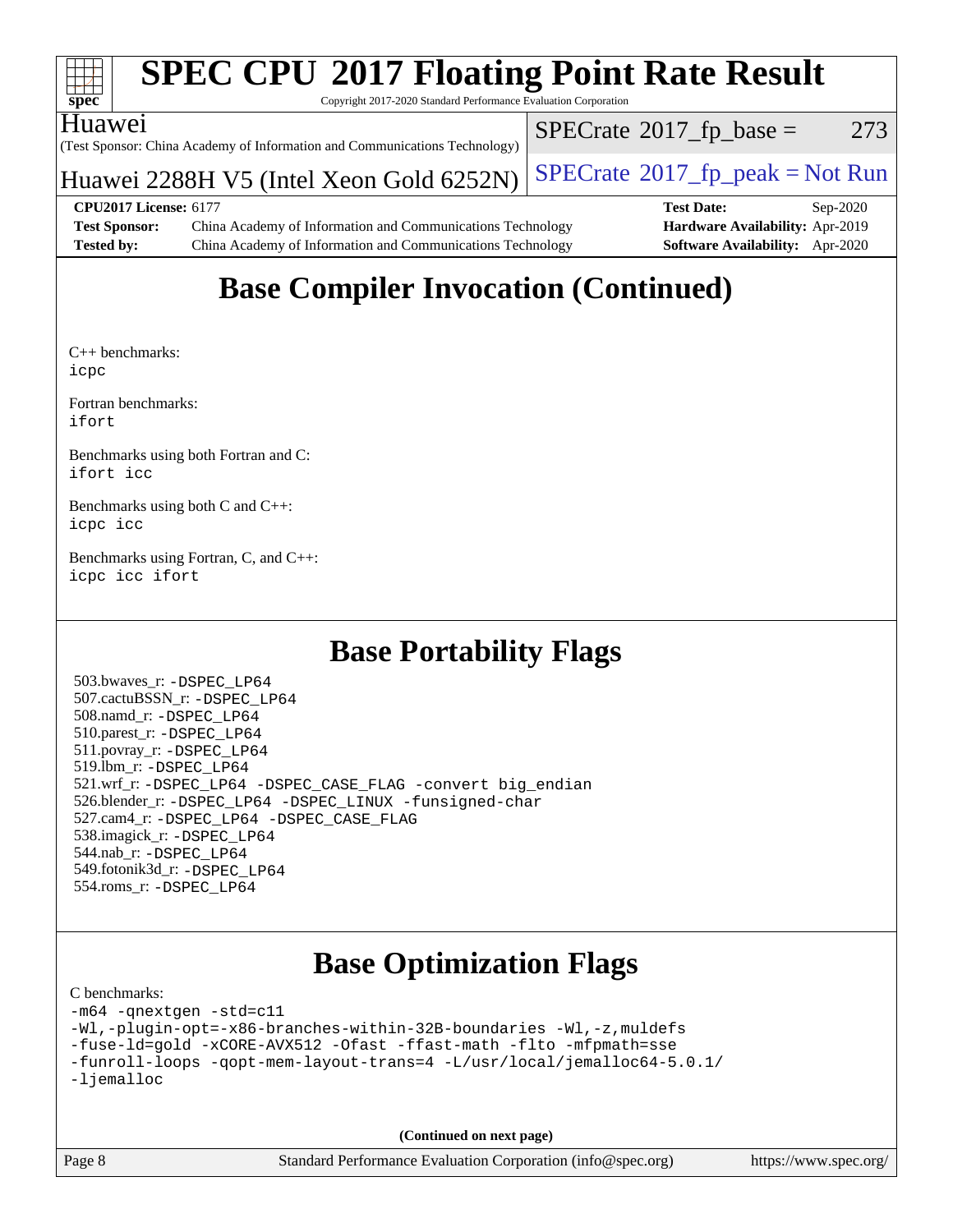

Copyright 2017-2020 Standard Performance Evaluation Corporation

### Huawei

(Test Sponsor: China Academy of Information and Communications Technology)

 $SPECTate@2017<sub>fr</sub> base = 273$ 

# Huawei 2288H V5 (Intel Xeon Gold  $6252N$ ) [SPECrate](http://www.spec.org/auto/cpu2017/Docs/result-fields.html#SPECrate2017fppeak)®[2017\\_fp\\_peak = N](http://www.spec.org/auto/cpu2017/Docs/result-fields.html#SPECrate2017fppeak)ot Run

**[Test Sponsor:](http://www.spec.org/auto/cpu2017/Docs/result-fields.html#TestSponsor)** China Academy of Information and Communications Technology **[Hardware Availability:](http://www.spec.org/auto/cpu2017/Docs/result-fields.html#HardwareAvailability)** Apr-2019 **[Tested by:](http://www.spec.org/auto/cpu2017/Docs/result-fields.html#Testedby)** China Academy of Information and Communications Technology **[Software Availability:](http://www.spec.org/auto/cpu2017/Docs/result-fields.html#SoftwareAvailability)** Apr-2020

**[CPU2017 License:](http://www.spec.org/auto/cpu2017/Docs/result-fields.html#CPU2017License)** 6177 **[Test Date:](http://www.spec.org/auto/cpu2017/Docs/result-fields.html#TestDate)** Sep-2020

# **[Base Optimization Flags \(Continued\)](http://www.spec.org/auto/cpu2017/Docs/result-fields.html#BaseOptimizationFlags)**

#### [C++ benchmarks:](http://www.spec.org/auto/cpu2017/Docs/result-fields.html#CXXbenchmarks)

[-m64](http://www.spec.org/cpu2017/results/res2020q4/cpu2017-20201008-24140.flags.html#user_CXXbase_m64-icc) [-qnextgen](http://www.spec.org/cpu2017/results/res2020q4/cpu2017-20201008-24140.flags.html#user_CXXbase_f-qnextgen) [-Wl,-plugin-opt=-x86-branches-within-32B-boundaries](http://www.spec.org/cpu2017/results/res2020q4/cpu2017-20201008-24140.flags.html#user_CXXbase_f-x86-branches-within-32B-boundaries_0098b4e4317ae60947b7b728078a624952a08ac37a3c797dfb4ffeb399e0c61a9dd0f2f44ce917e9361fb9076ccb15e7824594512dd315205382d84209e912f3) [-Wl,-z,muldefs](http://www.spec.org/cpu2017/results/res2020q4/cpu2017-20201008-24140.flags.html#user_CXXbase_link_force_multiple1_b4cbdb97b34bdee9ceefcfe54f4c8ea74255f0b02a4b23e853cdb0e18eb4525ac79b5a88067c842dd0ee6996c24547a27a4b99331201badda8798ef8a743f577) [-fuse-ld=gold](http://www.spec.org/cpu2017/results/res2020q4/cpu2017-20201008-24140.flags.html#user_CXXbase_f-fuse-ld_920b3586e2b8c6e0748b9c84fa9b744736ba725a32cab14ad8f3d4ad28eecb2f59d1144823d2e17006539a88734fe1fc08fc3035f7676166309105a78aaabc32) [-xCORE-AVX512](http://www.spec.org/cpu2017/results/res2020q4/cpu2017-20201008-24140.flags.html#user_CXXbase_f-xCORE-AVX512) [-Ofast](http://www.spec.org/cpu2017/results/res2020q4/cpu2017-20201008-24140.flags.html#user_CXXbase_f-Ofast) [-ffast-math](http://www.spec.org/cpu2017/results/res2020q4/cpu2017-20201008-24140.flags.html#user_CXXbase_f-ffast-math) [-flto](http://www.spec.org/cpu2017/results/res2020q4/cpu2017-20201008-24140.flags.html#user_CXXbase_f-flto) [-mfpmath=sse](http://www.spec.org/cpu2017/results/res2020q4/cpu2017-20201008-24140.flags.html#user_CXXbase_f-mfpmath_70eb8fac26bde974f8ab713bc9086c5621c0b8d2f6c86f38af0bd7062540daf19db5f3a066d8c6684be05d84c9b6322eb3b5be6619d967835195b93d6c02afa1) [-funroll-loops](http://www.spec.org/cpu2017/results/res2020q4/cpu2017-20201008-24140.flags.html#user_CXXbase_f-funroll-loops) [-qopt-mem-layout-trans=4](http://www.spec.org/cpu2017/results/res2020q4/cpu2017-20201008-24140.flags.html#user_CXXbase_f-qopt-mem-layout-trans_fa39e755916c150a61361b7846f310bcdf6f04e385ef281cadf3647acec3f0ae266d1a1d22d972a7087a248fd4e6ca390a3634700869573d231a252c784941a8) [-L/usr/local/jemalloc64-5.0.1/](http://www.spec.org/cpu2017/results/res2020q4/cpu2017-20201008-24140.flags.html#user_CXXbase_jemalloc_link_path64_1_7ef78e948e26f16679f66279b8b3f63c04c9803b9e8787420a99cca8bda14a41adf28ce5417d152fa73cc6ac5779a3e22f3d8249efa1649e07fa83494079cd98) [-ljemalloc](http://www.spec.org/cpu2017/results/res2020q4/cpu2017-20201008-24140.flags.html#user_CXXbase_jemalloc_link_lib_d1249b907c500fa1c0672f44f562e3d0f79738ae9e3c4a9c376d49f265a04b9c99b167ecedbf6711b3085be911c67ff61f150a17b3472be731631ba4d0471706) [Fortran benchmarks](http://www.spec.org/auto/cpu2017/Docs/result-fields.html#Fortranbenchmarks): [-m64](http://www.spec.org/cpu2017/results/res2020q4/cpu2017-20201008-24140.flags.html#user_FCbase_m64-icc) [-Wl,-plugin-opt=-x86-branches-within-32B-boundaries](http://www.spec.org/cpu2017/results/res2020q4/cpu2017-20201008-24140.flags.html#user_FCbase_f-x86-branches-within-32B-boundaries_0098b4e4317ae60947b7b728078a624952a08ac37a3c797dfb4ffeb399e0c61a9dd0f2f44ce917e9361fb9076ccb15e7824594512dd315205382d84209e912f3) [-Wl,-z,muldefs](http://www.spec.org/cpu2017/results/res2020q4/cpu2017-20201008-24140.flags.html#user_FCbase_link_force_multiple1_b4cbdb97b34bdee9ceefcfe54f4c8ea74255f0b02a4b23e853cdb0e18eb4525ac79b5a88067c842dd0ee6996c24547a27a4b99331201badda8798ef8a743f577) [-fuse-ld=gold](http://www.spec.org/cpu2017/results/res2020q4/cpu2017-20201008-24140.flags.html#user_FCbase_f-fuse-ld_920b3586e2b8c6e0748b9c84fa9b744736ba725a32cab14ad8f3d4ad28eecb2f59d1144823d2e17006539a88734fe1fc08fc3035f7676166309105a78aaabc32) [-xCORE-AVX512](http://www.spec.org/cpu2017/results/res2020q4/cpu2017-20201008-24140.flags.html#user_FCbase_f-xCORE-AVX512) [-O3](http://www.spec.org/cpu2017/results/res2020q4/cpu2017-20201008-24140.flags.html#user_FCbase_f-O3) [-ipo](http://www.spec.org/cpu2017/results/res2020q4/cpu2017-20201008-24140.flags.html#user_FCbase_f-ipo) [-no-prec-div](http://www.spec.org/cpu2017/results/res2020q4/cpu2017-20201008-24140.flags.html#user_FCbase_f-no-prec-div) [-qopt-prefetch](http://www.spec.org/cpu2017/results/res2020q4/cpu2017-20201008-24140.flags.html#user_FCbase_f-qopt-prefetch) [-ffinite-math-only](http://www.spec.org/cpu2017/results/res2020q4/cpu2017-20201008-24140.flags.html#user_FCbase_f_finite_math_only_cb91587bd2077682c4b38af759c288ed7c732db004271a9512da14a4f8007909a5f1427ecbf1a0fb78ff2a814402c6114ac565ca162485bbcae155b5e4258871) [-qopt-multiple-gather-scatter-by-shuffles](http://www.spec.org/cpu2017/results/res2020q4/cpu2017-20201008-24140.flags.html#user_FCbase_f-qopt-multiple-gather-scatter-by-shuffles) [-qopt-mem-layout-trans=4](http://www.spec.org/cpu2017/results/res2020q4/cpu2017-20201008-24140.flags.html#user_FCbase_f-qopt-mem-layout-trans_fa39e755916c150a61361b7846f310bcdf6f04e385ef281cadf3647acec3f0ae266d1a1d22d972a7087a248fd4e6ca390a3634700869573d231a252c784941a8) [-nostandard-realloc-lhs](http://www.spec.org/cpu2017/results/res2020q4/cpu2017-20201008-24140.flags.html#user_FCbase_f_2003_std_realloc_82b4557e90729c0f113870c07e44d33d6f5a304b4f63d4c15d2d0f1fab99f5daaed73bdb9275d9ae411527f28b936061aa8b9c8f2d63842963b95c9dd6426b8a) [-align array32byte](http://www.spec.org/cpu2017/results/res2020q4/cpu2017-20201008-24140.flags.html#user_FCbase_align_array32byte_b982fe038af199962ba9a80c053b8342c548c85b40b8e86eb3cc33dee0d7986a4af373ac2d51c3f7cf710a18d62fdce2948f201cd044323541f22fc0fffc51b6)

[-auto](http://www.spec.org/cpu2017/results/res2020q4/cpu2017-20201008-24140.flags.html#user_FCbase_f-auto) [-mbranches-within-32B-boundaries](http://www.spec.org/cpu2017/results/res2020q4/cpu2017-20201008-24140.flags.html#user_FCbase_f-mbranches-within-32B-boundaries) [-L/usr/local/jemalloc64-5.0.1/](http://www.spec.org/cpu2017/results/res2020q4/cpu2017-20201008-24140.flags.html#user_FCbase_jemalloc_link_path64_1_7ef78e948e26f16679f66279b8b3f63c04c9803b9e8787420a99cca8bda14a41adf28ce5417d152fa73cc6ac5779a3e22f3d8249efa1649e07fa83494079cd98) [-ljemalloc](http://www.spec.org/cpu2017/results/res2020q4/cpu2017-20201008-24140.flags.html#user_FCbase_jemalloc_link_lib_d1249b907c500fa1c0672f44f562e3d0f79738ae9e3c4a9c376d49f265a04b9c99b167ecedbf6711b3085be911c67ff61f150a17b3472be731631ba4d0471706)

[Benchmarks using both Fortran and C](http://www.spec.org/auto/cpu2017/Docs/result-fields.html#BenchmarksusingbothFortranandC):

```
-m64 -qnextgen -std=c11
-Wl,-plugin-opt=-x86-branches-within-32B-boundaries -Wl,-z,muldefs
-fuse-ld=gold -xCORE-AVX512 -Ofast -ffast-math -flto -mfpmath=sse
-funroll-loops -qopt-mem-layout-trans=4 -O3 -ipo -no-prec-div
-qopt-prefetch -ffinite-math-only
-qopt-multiple-gather-scatter-by-shuffles -nostandard-realloc-lhs
-align array32byte -auto -mbranches-within-32B-boundaries
-L/usr/local/jemalloc64-5.0.1/ -ljemalloc
```
[Benchmarks using both C and C++](http://www.spec.org/auto/cpu2017/Docs/result-fields.html#BenchmarksusingbothCandCXX):

[-m64](http://www.spec.org/cpu2017/results/res2020q4/cpu2017-20201008-24140.flags.html#user_CC_CXXbase_m64-icc) [-qnextgen](http://www.spec.org/cpu2017/results/res2020q4/cpu2017-20201008-24140.flags.html#user_CC_CXXbase_f-qnextgen) [-std=c11](http://www.spec.org/cpu2017/results/res2020q4/cpu2017-20201008-24140.flags.html#user_CC_CXXbase_std-icc-std_0e1c27790398a4642dfca32ffe6c27b5796f9c2d2676156f2e42c9c44eaad0c049b1cdb667a270c34d979996257aeb8fc440bfb01818dbc9357bd9d174cb8524)

```
-Wl,-plugin-opt=-x86-branches-within-32B-boundaries -Wl,-z,muldefs
-fuse-ld=gold -xCORE-AVX512 -Ofast -ffast-math -flto -mfpmath=sse
-funroll-loops -qopt-mem-layout-trans=4 -L/usr/local/jemalloc64-5.0.1/
-ljemalloc
```
#### [Benchmarks using Fortran, C, and C++:](http://www.spec.org/auto/cpu2017/Docs/result-fields.html#BenchmarksusingFortranCandCXX)

```
-m64 -qnextgen -std=c11
-Wl,-plugin-opt=-x86-branches-within-32B-boundaries -Wl,-z,muldefs
-fuse-ld=gold -xCORE-AVX512 -Ofast -ffast-math -flto -mfpmath=sse
-funroll-loops -qopt-mem-layout-trans=4 -O3 -ipo -no-prec-div
-qopt-prefetch -ffinite-math-only
-qopt-multiple-gather-scatter-by-shuffles -nostandard-realloc-lhs
-align array32byte -auto -mbranches-within-32B-boundaries
-L/usr/local/jemalloc64-5.0.1/ -ljemalloc
```
[The flags files that were used to format this result can be browsed at](tmsearch) [http://www.spec.org/cpu2017/flags/Intel-ic19.1u1-official-linux64\\_revB.html](http://www.spec.org/cpu2017/flags/Intel-ic19.1u1-official-linux64_revB.html) <http://www.spec.org/cpu2017/flags/CAICT-Platform-Settings-V1.2.html>